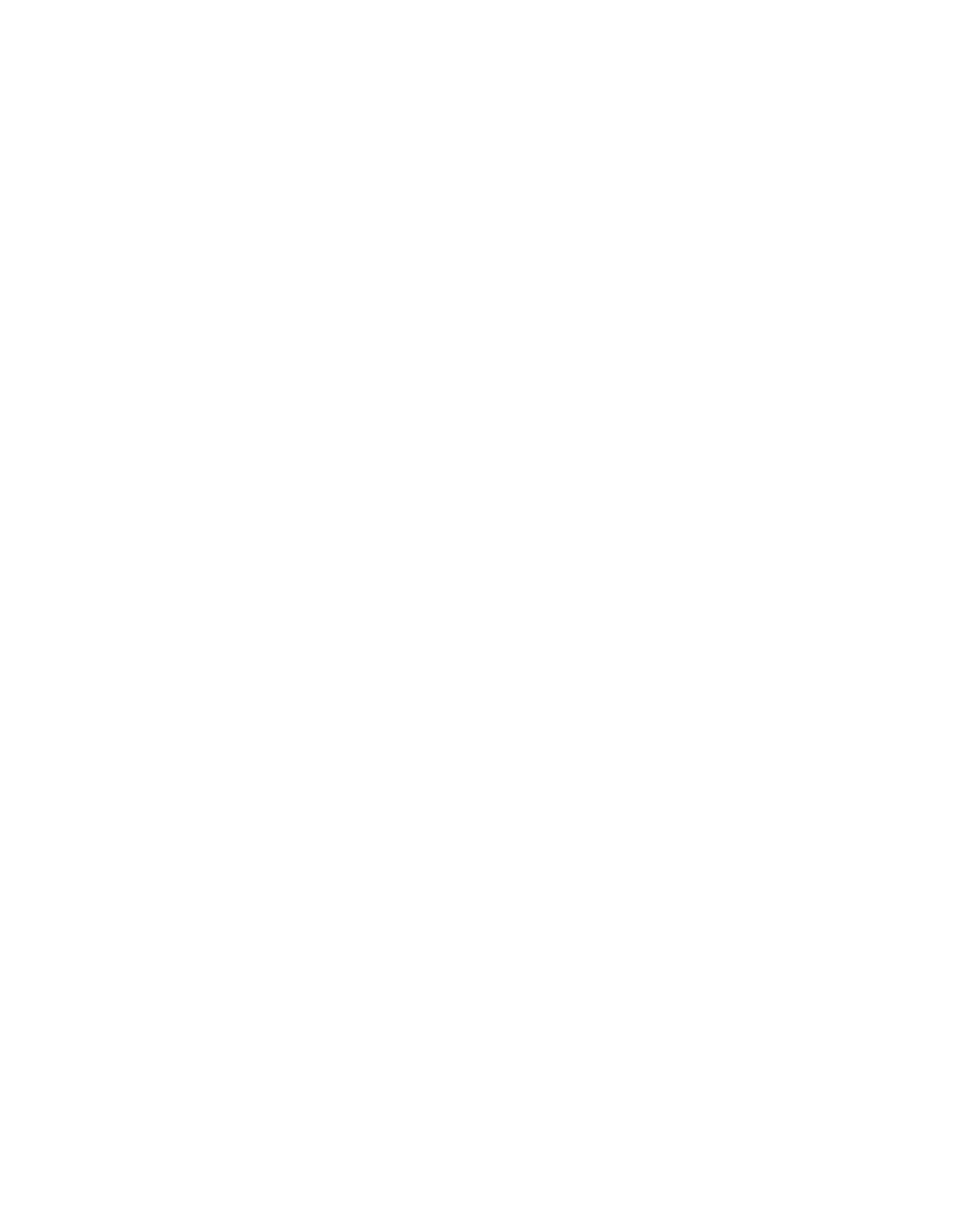# **HOUSE BILL 1371** \_\_\_\_\_\_\_\_\_\_\_\_\_\_\_\_\_\_\_\_\_\_\_\_\_\_\_\_\_\_\_\_\_\_\_\_\_\_\_\_\_\_\_\_\_\_\_

\_\_\_\_\_\_\_\_\_\_\_\_\_\_\_\_\_\_\_\_\_\_\_\_\_\_\_\_\_\_\_\_\_\_\_\_\_\_\_\_\_\_\_\_\_\_\_

Passed Legislature - 1991 Regular Session

#### **State of Washington 52nd Legislature 1991 Regular Session**

**By** Representatives Hargrove, Winsley, Prentice, Morris, Tate, Riley, Leonard, H. Myers, D. Sommers, Wynne, Moyer, Miller and May; by request of Department of Corrections.

Read first time January 28, 1991. Referred to Committee on Human Services.

1 AN ACT Relating to probationer assessments; and amending RCW 2 9.94A.270, 72.04A.120, and 9.94A.120.

3 BE IT ENACTED BY THE LEGISLATURE OF THE STATE OF WASHINGTON:

4 **Sec. 1.** RCW 9.94A.270 and 1989 c 252 s 8 are each amended to read 5 as follows:

6 (1) Whenever a punishment imposed under this chapter requires 7 ((community)) supervision services to be provided, the ((sentencing 8 court shall require that the)) offender shall pay to the department of 9 corrections the monthly assessment, prescribed under subsection (2) of 10 this section, which shall be for the duration of the ((probation)) 11 terms of supervision and which shall be considered as payment or part 12 payment of the cost of providing ((probation)) supervision to the 13 ((probationer)) offender. The ((court)) department may exempt or defer 14 a person from the payment of all or any part of the assessment based 15 upon any of the following factors: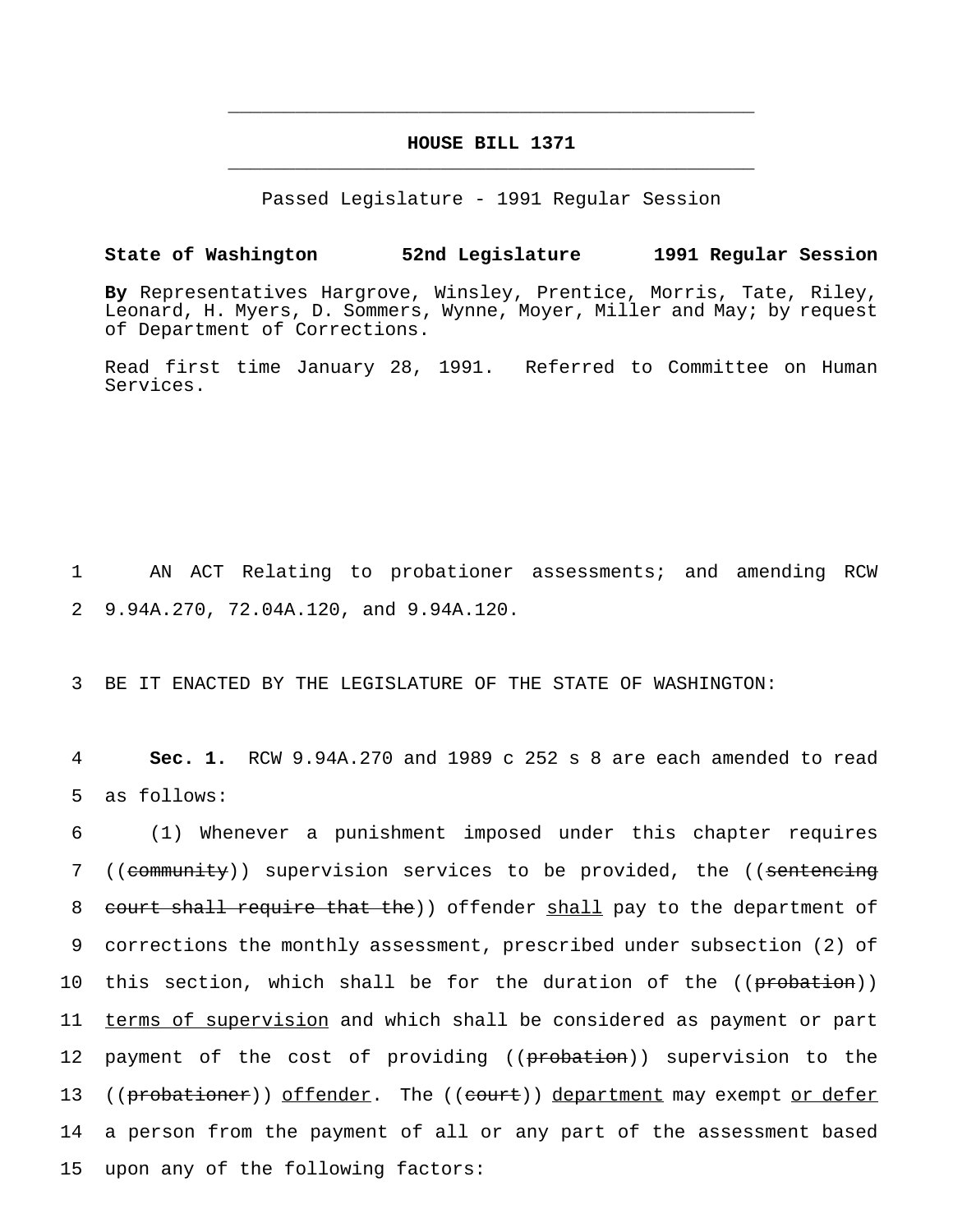(a) The offender has diligently attempted but has been unable to obtain employment that provides the offender sufficient income to make such payments.

 (b) The offender is a student in a school, college, university, or a course of vocational or technical training designed to fit the student for gainful employment.

 (c) The offender has an employment handicap, as determined by an 8 examination acceptable to or ordered by the ((court)) department.

(d) The offender's age prevents him from obtaining employment.

 (e) The offender is responsible for the support of dependents and the payment of the assessment constitutes an undue hardship on the offender.

13 (f) Other extenuating circumstances as determined by the ((court)) 14 department.

 (2) The department of corrections shall adopt a rule prescribing the amount of the assessment. The department may, if it finds it appropriate, prescribe a schedule of assessments that shall vary in accordance with the intensity or cost of the supervision. The department may not prescribe any assessment that is less than ten dollars nor more than fifty dollars.

 (3) All amounts required to be paid under this section shall be collected by the department of corrections and deposited by the department in the dedicated fund established pursuant to RCW 72.11.040. (4) This section shall not apply to probation services provided under an interstate compact pursuant to chapter 9.95 RCW or to probation services provided for persons placed on probation prior to June 10, 1982.

 **Sec. 2.** RCW 72.04A.120 and 1989 c 252 s 20 are each amended to read as follows:

HB 1371.SL p. 2 of 17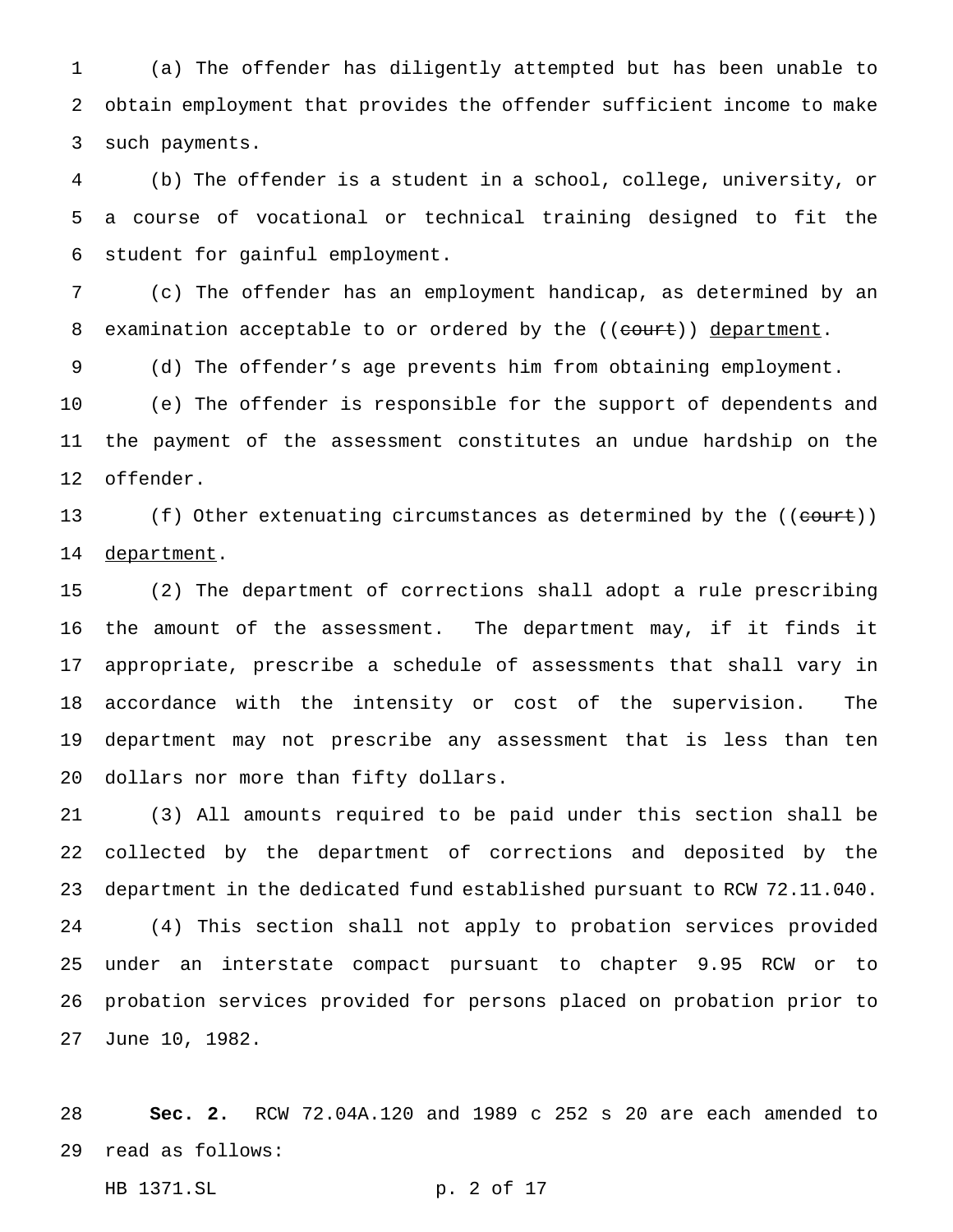(1) Any person placed on parole shall be required to pay the monthly assessment, prescribed under subsection (2) of this section, which shall be for the duration of the parole and which shall be considered as payment or part payment of the cost of providing parole 5 supervision to the parolee. The ((board)) department may exempt a person from the payment of all or any part of the assessment based upon any of the following factors:

 (a) The offender has diligently attempted but has been unable to obtain employment which provides the offender sufficient income to make such payments.

 (b) The offender is a student in a school, college, university, or a course of vocational or technical training designed to fit the student for gainful employment.

 (c) The offender has an employment handicap, as determined by an 15 examination acceptable to or ordered by the ((board)) department.

(d) The offender's age prevents him from obtaining employment.

 (e) The offender is responsible for the support of dependents and the payment of the assessment constitutes an undue hardship on the offender.

20 (f) Other extenuating circumstances as determined by the ((board)) 21 department.

 (2) The department of corrections shall adopt a rule prescribing the amount of the assessment. The department may, if it finds it appropriate, prescribe a schedule of assessments which shall vary in accordance with the intensity or cost of the supervision. The department may not prescribe any assessment which is less than ten dollars nor more than fifty dollars.

 (3) Payment of the assessed amount shall constitute a condition of parole for purposes of the application of RCW 72.04A.090.

p. 3 of 17 HB 1371.SL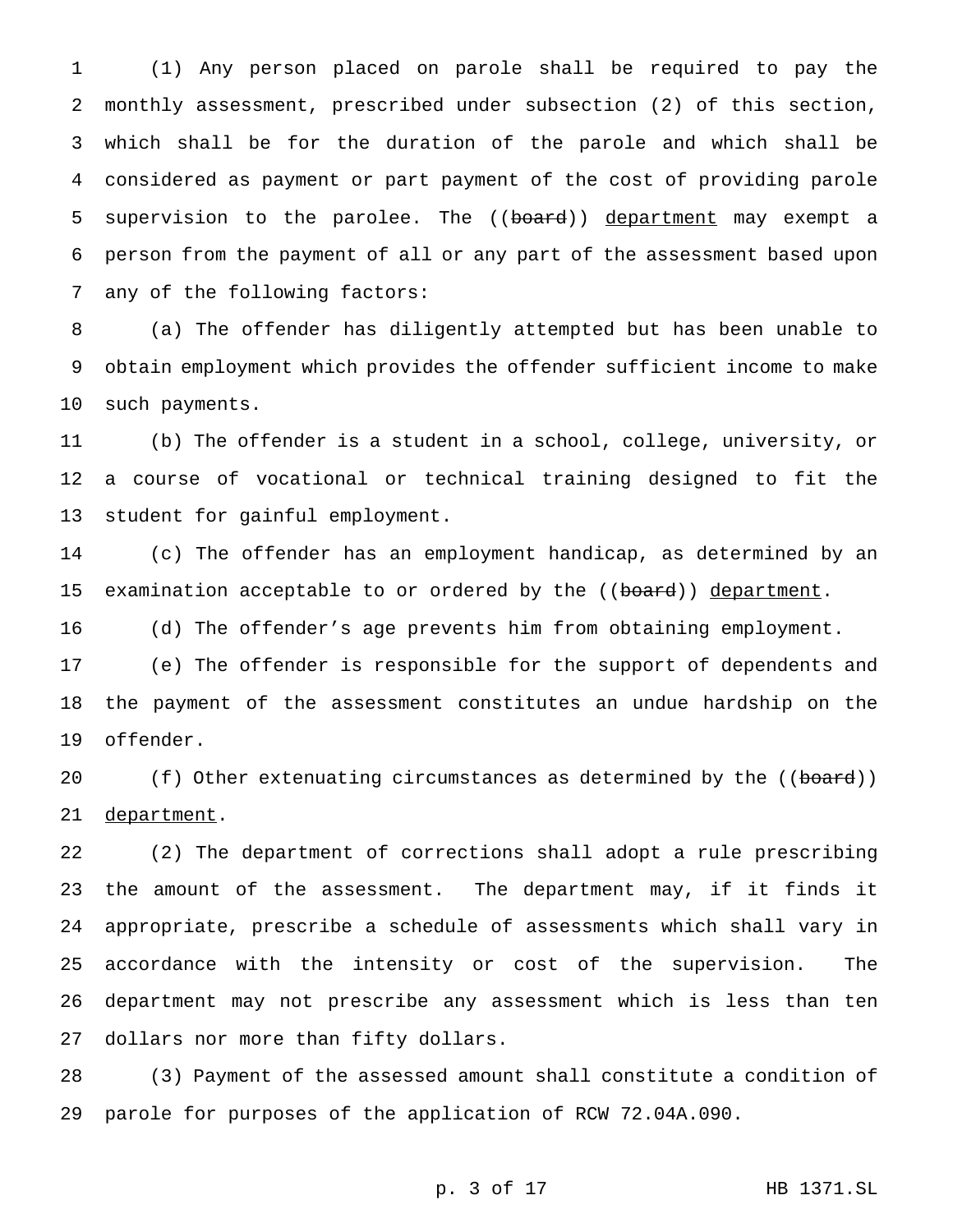(4) All amounts required to be paid under this section shall be collected by the department of corrections and deposited by the department in the dedicated fund established pursuant to RCW 72.11.040. (5) This section shall not apply to parole services provided under an interstate compact pursuant to chapter 9.95 RCW or to parole services provided for offenders paroled before June 10, 1982.

 **Sec. 3.** RCW 9.94A.120 and 1990 c 3 s 705 are each amended to read as follows:

 When a person is convicted of a felony, the court shall impose punishment as provided in this section.

 (1) Except as authorized in subsections (2), (5), and (7) of this section, the court shall impose a sentence within the sentence range for the offense.

 (2) The court may impose a sentence outside the standard sentence range for that offense if it finds, considering the purpose of this chapter, that there are substantial and compelling reasons justifying an exceptional sentence.

 (3) Whenever a sentence outside the standard range is imposed, the court shall set forth the reasons for its decision in written findings of fact and conclusions of law. A sentence outside the standard range shall be a determinate sentence.

 (4) An offender convicted of the crime of murder in the first degree shall be sentenced to a term of total confinement not less than twenty years. An offender convicted of the crime of assault in the first degree where the offender used force or means likely to result in death or intended to kill the victim shall be sentenced to a term of total confinement not less than five years. An offender convicted of the crime of rape in the first degree shall be sentenced to a term of total confinement not less than five years, and shall not be eligible HB 1371.SL p. 4 of 17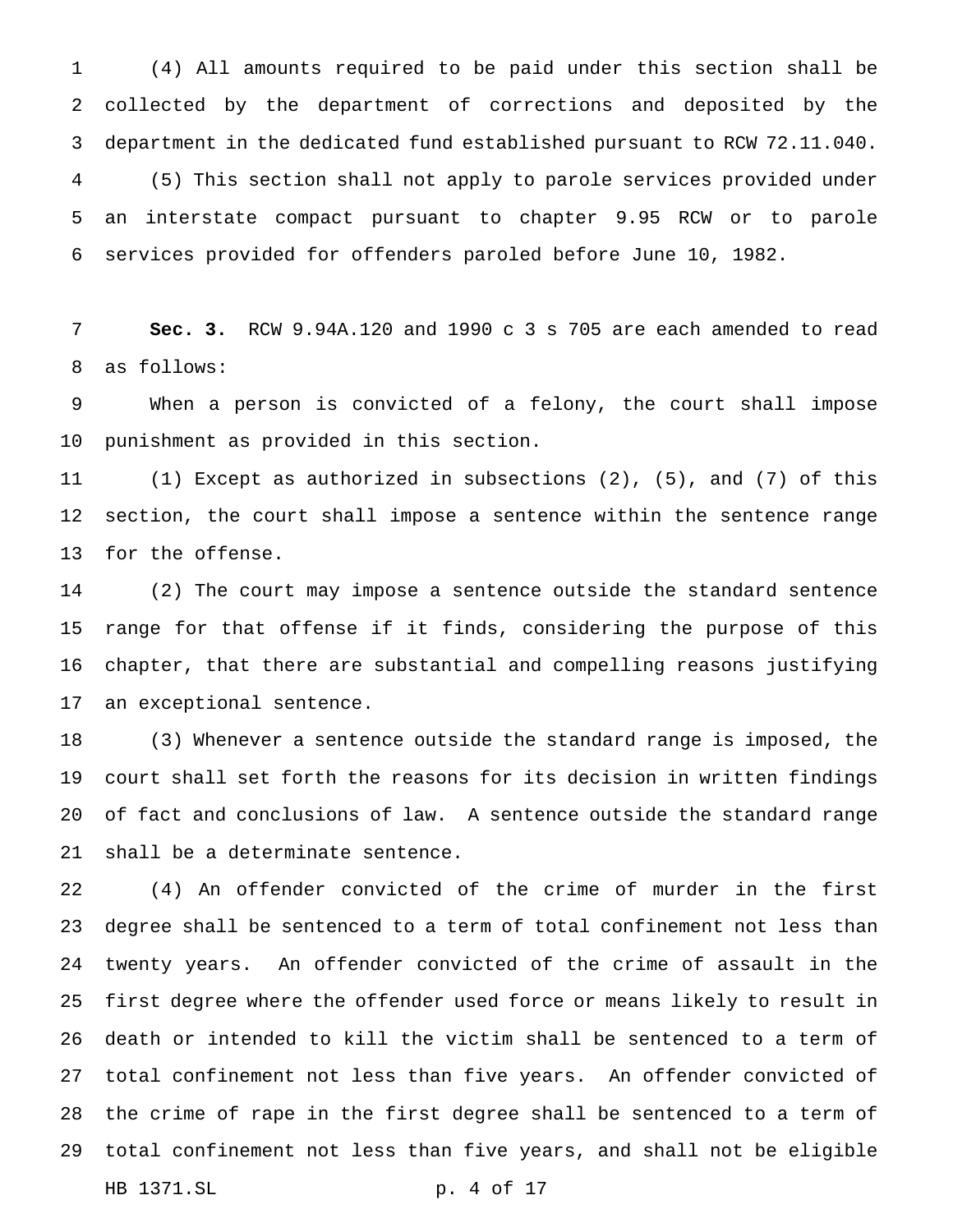for furlough, work release or other authorized leave of absence from the correctional facility during such minimum five-year term except for the purpose of commitment to an inpatient treatment facility. The foregoing minimum terms of total confinement are mandatory and shall not be varied or modified as provided in subsection (2) of this section.

 (5) In sentencing a first-time offender the court may waive the imposition of a sentence within the sentence range and impose a sentence which may include up to ninety days of confinement in a facility operated or utilized under contract by the county and a requirement that the offender refrain from committing new offenses. The sentence may also include up to two years of community supervision, which, in addition to crime-related prohibitions, may include requirements that the offender perform any one or more of the following:

16 (a) Devote time to a specific employment or occupation;

 (b) Undergo available outpatient treatment for up to two years, or inpatient treatment not to exceed the standard range of confinement for that offense;

 (c) Pursue a prescribed, secular course of study or vocational training;

 (d) Remain within prescribed geographical boundaries and notify the court or the community corrections officer prior to any change in the offender's address or employment;

 (e) Report as directed to the court and a community corrections officer; or

 (f) Pay all court-ordered legal financial obligations as provided in RCW 9.94A.030 and/or perform community service work.

 (6) If a sentence range has not been established for the defendant's crime, the court shall impose a determinate sentence which

p. 5 of 17 HB 1371.SL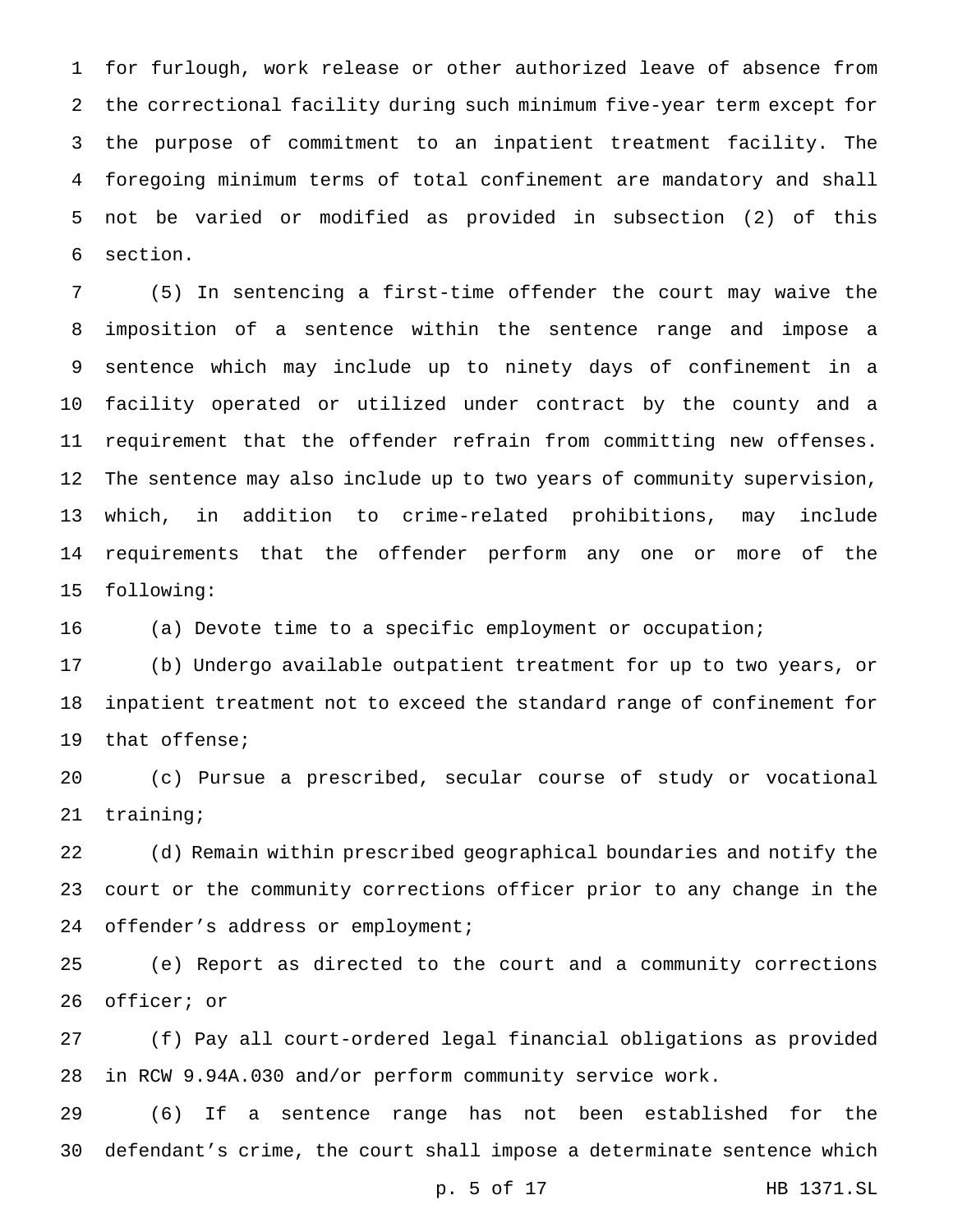may include not more than one year of confinement, community service work, a term of community supervision not to exceed one year, and/or other legal financial obligations. The court may impose a sentence which provides more than one year of confinement if the court finds, considering the purpose of this chapter, that there are substantial and compelling reasons justifying an exceptional sentence.

 (7)(a)(i) When an offender is convicted of a sex offense other than a violation of RCW 9A.44.050 or a sex offense that is also a serious violent offense and has no prior convictions for a sex offense or any other felony sex offenses in this or any other state, the sentencing court, on its own motion or the motion of the state or the defendant, may order an examination to determine whether the defendant is amenable to treatment.

 The report of the examination shall include at a minimum the following: The defendant's version of the facts and the official version of the facts, the defendant's offense history, an assessment of problems in addition to alleged deviant behaviors, the offender's social and employment situation, and other evaluation measures used. The report shall set forth the sources of the evaluator's information. The examiner shall assess and report regarding the defendant's amenability to treatment and relative risk to the community. A proposed treatment plan shall be provided and shall include, at a minimum:

24 (A) Frequency and type of contact between offender and therapist; (B) Specific issues to be addressed in the treatment and 26 description of planned treatment modalities;

 (C) Monitoring plans, including any requirements regarding living conditions, lifestyle requirements, and monitoring by family members and others;

(D) Anticipated length of treatment; and

HB 1371.SL p. 6 of 17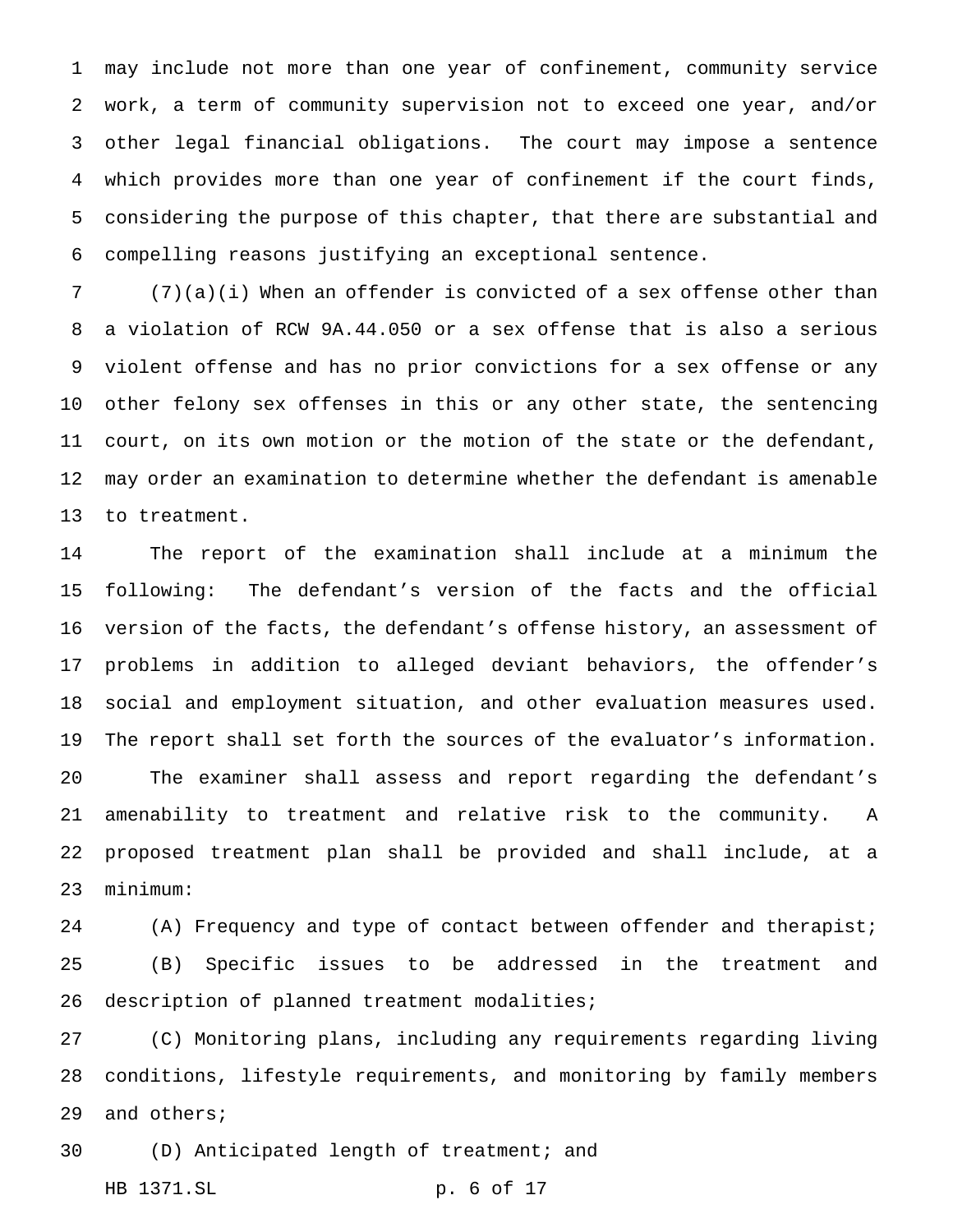(E) Recommended crime-related prohibitions.

 The court on its own motion may order, or on a motion by the state shall order, a second examination regarding the offender's amenability to treatment. The evaluator shall be selected by the party making the motion. The defendant shall pay the cost of any second examination ordered unless the court finds the defendant to be indigent in which case the state shall pay the cost.

 (ii) After receipt of the reports, the court shall consider whether the offender and the community will benefit from use of this special sexual offender sentencing alternative and consider the victim's opinion whether the offender should receive a treatment disposition under this subsection. If the court determines that this special sex offender sentencing alternative is appropriate, the court shall then impose a sentence within the sentence range. If this sentence is less than eight years of confinement, the court may suspend the execution of the sentence and impose the following conditions of suspension:

 (A) The court shall place the defendant on community supervision for the length of the suspended sentence or three years, whichever is greater; and

 (B) The court shall order treatment for any period up to three years in duration. The court in its discretion shall order outpatient sex offender treatment or inpatient sex offender treatment, if available. A community mental health center may not be used for such treatment unless it has an appropriate program designed for sex offender treatment. The offender shall not change sex offender treatment providers or treatment conditions without first notifying the prosecutor, the community corrections officer, and the court, and shall not change providers without court approval after a hearing if the prosecutor or community corrections officer object to the change. In addition, as conditions of the suspended sentence, the court may impose

p. 7 of 17 HB 1371.SL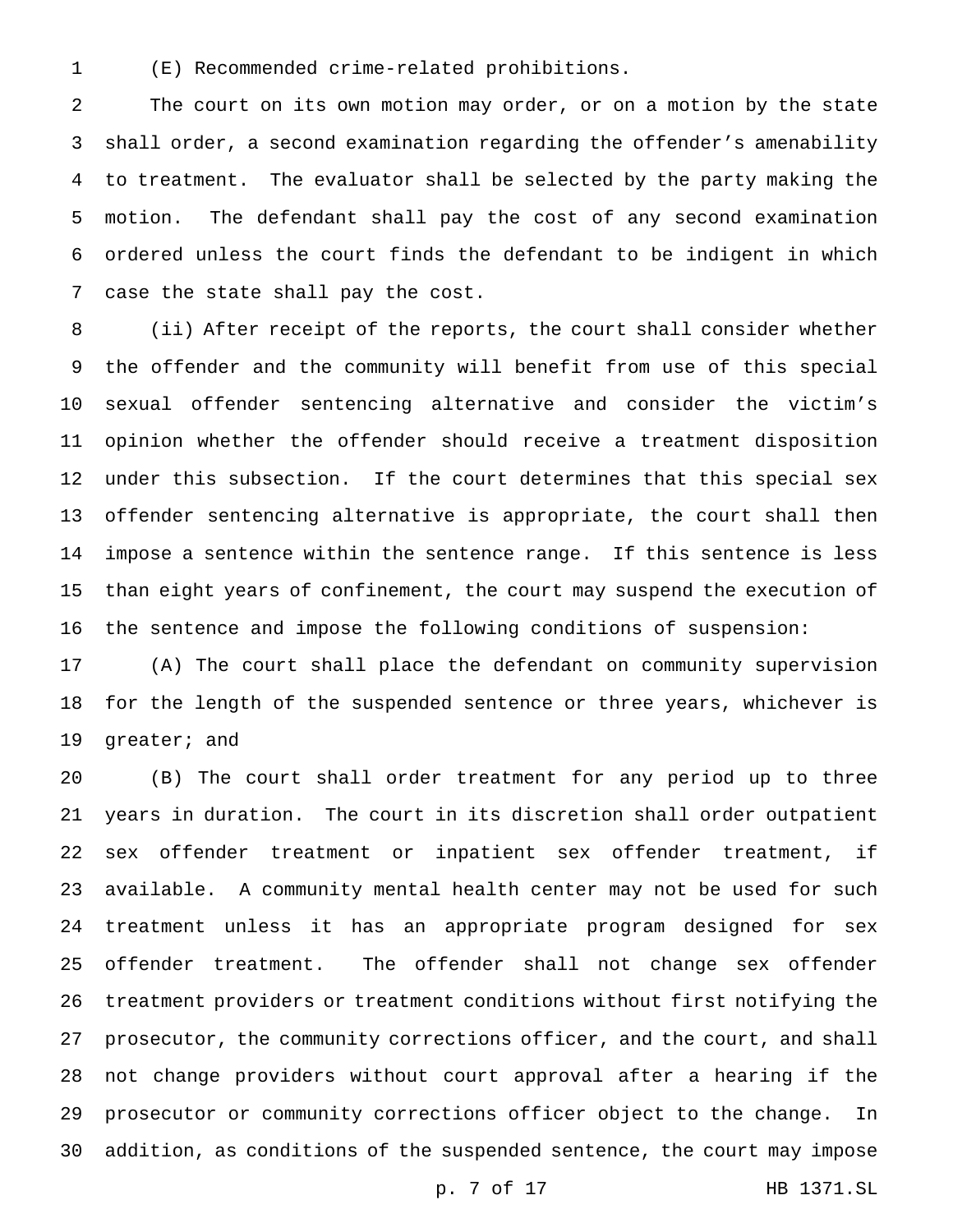other sentence conditions including up to six months of confinement, not to exceed the sentence range of confinement for that offense, crime-related prohibitions, and requirements that the offender perform any one or more of the following:

(I) Devote time to a specific employment or occupation;

 (II) Remain within prescribed geographical boundaries and notify the court or the community corrections officer prior to any change in 8 the offender's address or employment;

 (III) Report as directed to the court and a community corrections officer;

 (IV) Pay all court-ordered legal financial obligations as provided in RCW 9.94A.030, perform community service work, or any combination thereof; or

 (V) Make recoupment to the victim for the cost of any counseling required as a result of the offender's crime.

 (iii) The sex offender therapist shall submit quarterly reports on the defendant's progress in treatment to the court and the parties. The report shall reference the treatment plan and include at a minimum the following: Dates of attendance, defendant's compliance with requirements, treatment activities, the defendant's relative progress in treatment, and any other material as specified by the court at sentencing.

 (iv) At the time of sentencing, the court shall set a treatment termination hearing for three months prior to the anticipated date for completion of treatment. Prior to the treatment termination hearing, the treatment professional and community corrections officer shall submit written reports to the court and parties regarding the defendant's compliance with treatment and monitoring requirements, and recommendations regarding termination from treatment, including proposed community supervision conditions. Either party may request HB 1371.SL p. 8 of 17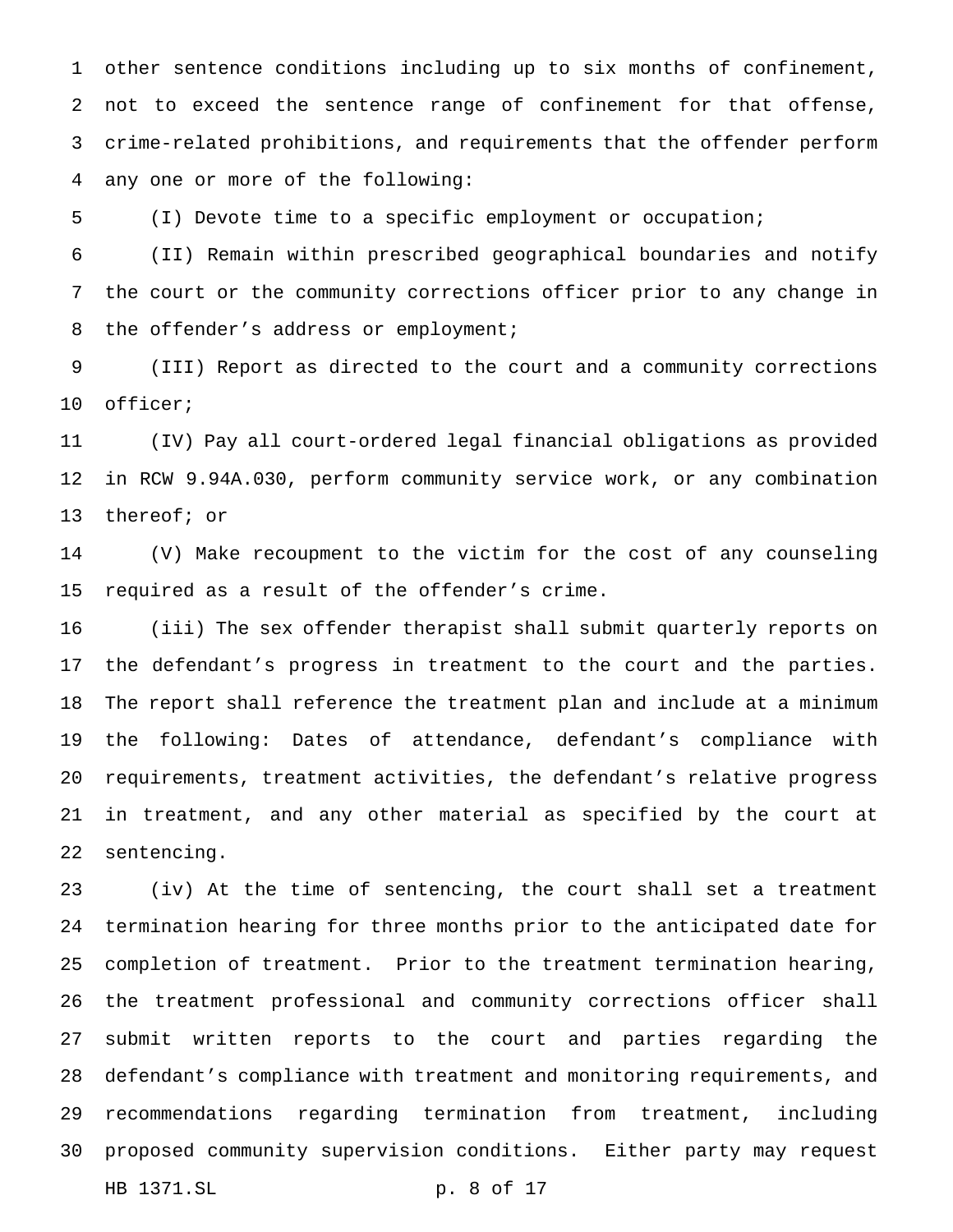and the court may order another evaluation regarding the advisability of termination from treatment. The defendant shall pay the cost of any additional evaluation ordered unless the court finds the defendant to be indigent in which case the state shall pay the cost. At the treatment termination hearing the court may: (A) Modify conditions of community supervision, and either (B) terminate treatment, or (C) extend treatment for up to the remaining period of community supervision.

 (v) The court may revoke the suspended sentence at any time during the period of community supervision and order execution of the sentence if: (A) The defendant violates the conditions of the suspended sentence, or (B) the court finds that the defendant is failing to make satisfactory progress in treatment. All confinement time served during the period of community supervision shall be credited to the offender if the suspended sentence is revoked.

 (vi) After July 1, 1991, examinations and treatment ordered pursuant to this subsection shall only be conducted by sex offender treatment providers certified by the department of health pursuant to chapter 18.155 RCW.

 For purposes of this subsection, "victim" means any person who has sustained emotional, psychological, physical, or financial injury to person or property as a result of the crime charged. "Victim" also means a parent or guardian of a victim who is a minor child unless the parent or guardian is the perpetrator of the offense.

 (b) When an offender is convicted of any felony sex offense committed before July 1, 1987, and is sentenced to a term of confinement of more than one year but less than six years, the sentencing court may, on its own motion or on the motion of the offender or the state, order the offender committed for up to thirty days to the custody of the secretary of social and health services for

p. 9 of 17 HB 1371.SL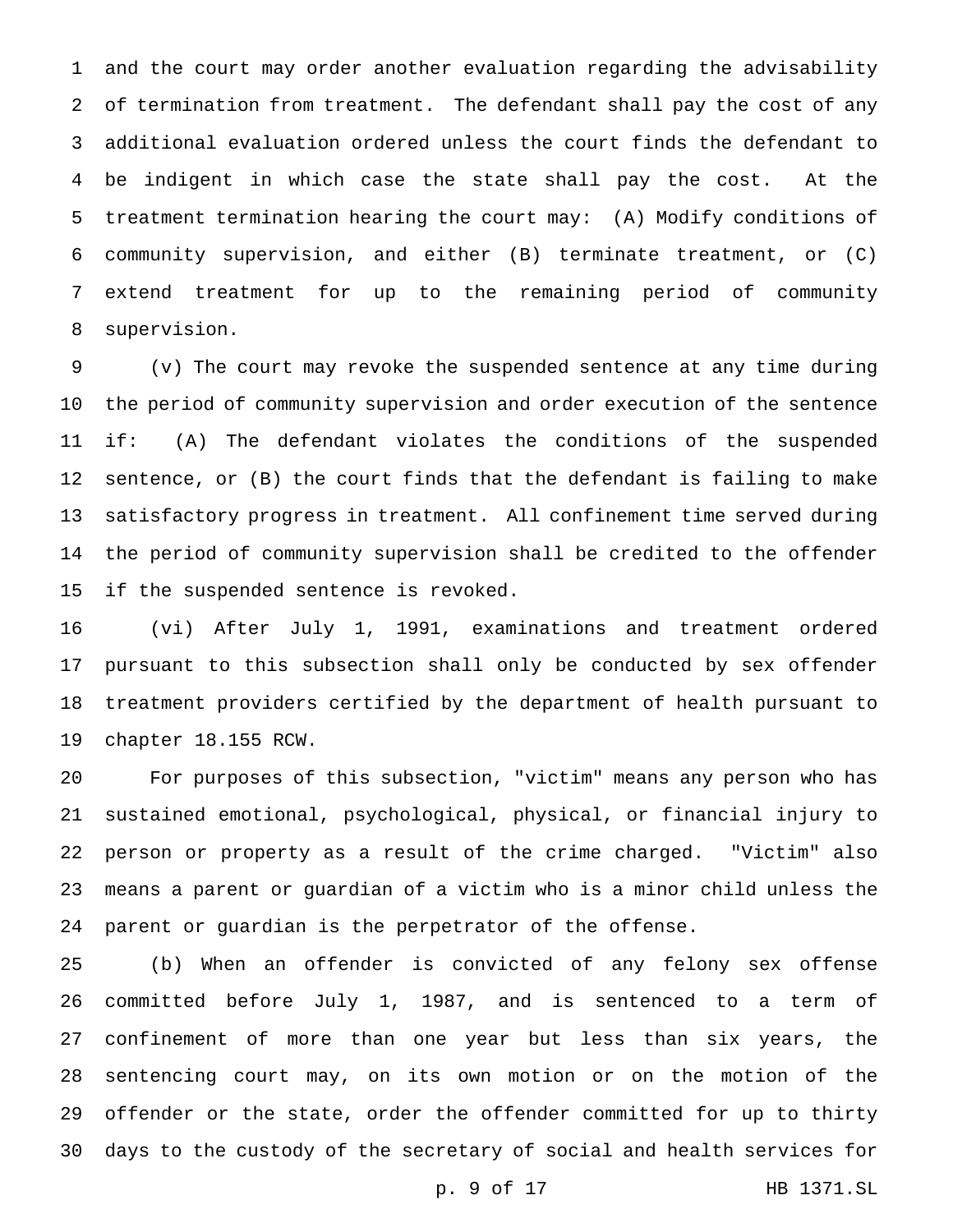evaluation and report to the court on the offender's amenability to treatment at these facilities. If the secretary of social and health services cannot begin the evaluation within thirty days of the court's order of commitment, the offender shall be transferred to the state for confinement pending an opportunity to be evaluated at the appropriate facility. The court shall review the reports and may order that the term of confinement imposed be served in the sexual offender treatment program at the location determined by the secretary of social and health services or the secretary's designee, only if the report indicates that the offender is amenable to the treatment program provided at these facilities. The offender shall be transferred to the state pending placement in the treatment program. Any offender who has escaped from the treatment program shall be referred back to the sentencing court.

 If the offender does not comply with the conditions of the treatment program, the secretary of social and health services may refer the matter to the sentencing court. The sentencing court shall commit the offender to the department of corrections to serve the balance of the term of confinement.

 If the offender successfully completes the treatment program before the expiration of the term of confinement, the court may convert the balance of confinement to community supervision and may place conditions on the offender including crime-related prohibitions and requirements that the offender perform any one or more of the following:

(i) Devote time to a specific employment or occupation;

 (ii) Remain within prescribed geographical boundaries and notify the court or the community corrections officer prior to any change in 29 the offender's address or employment;

HB 1371.SL p. 10 of 17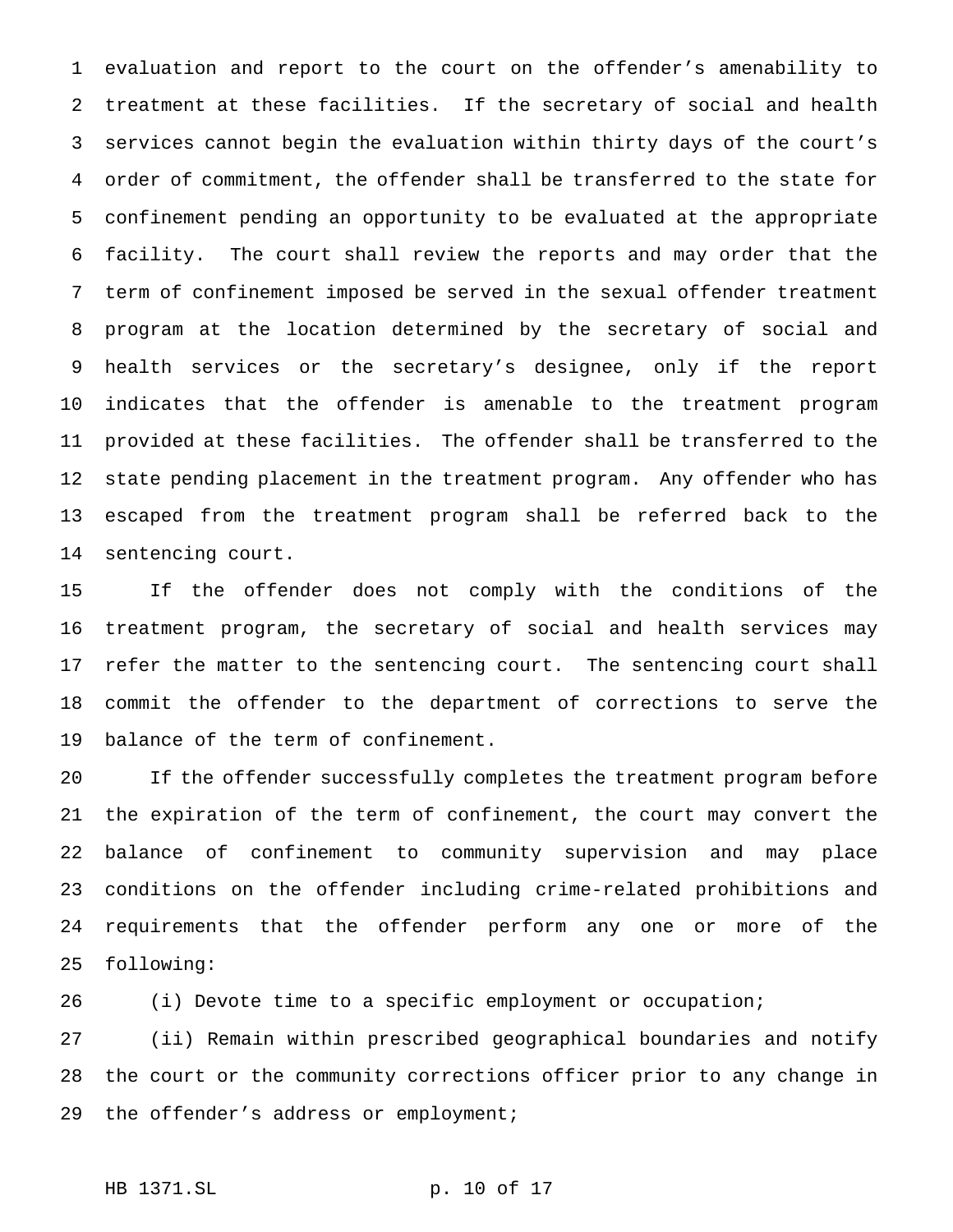(iii) Report as directed to the court and a community corrections officer;

(iv) Undergo available outpatient treatment.

 If the offender violates any of the terms of community supervision, the court may order the offender to serve out the balance of the community supervision term in confinement in the custody of the department of corrections.

 After June 30, 1993, this subsection (b) shall cease to have effect.

 (c) When an offender commits any felony sex offense on or after July 1, 1987, and is sentenced to a term of confinement of more than one year but less than six years, the sentencing court may, on its own motion or on the motion of the offender or the state, request the department of corrections to evaluate whether the offender is amenable to treatment and the department may place the offender in a treatment program within a correctional facility operated by the department.

 Except for an offender who has been convicted of a violation of RCW 9A.44.040 or 9A.44.050, if the offender completes the treatment program before the expiration of his term of confinement, the department of corrections may request the court to convert the balance of confinement to community supervision and to place conditions on the offender including crime-related prohibitions and requirements that the offender perform any one or more of the following:

(i) Devote time to a specific employment or occupation;

 (ii) Remain within prescribed geographical boundaries and notify the court or the community corrections officer prior to any change in 27 the offender's address or employment;

 (iii) Report as directed to the court and a community corrections officer;

(iv) Undergo available outpatient treatment.

p. 11 of 17 HB 1371.SL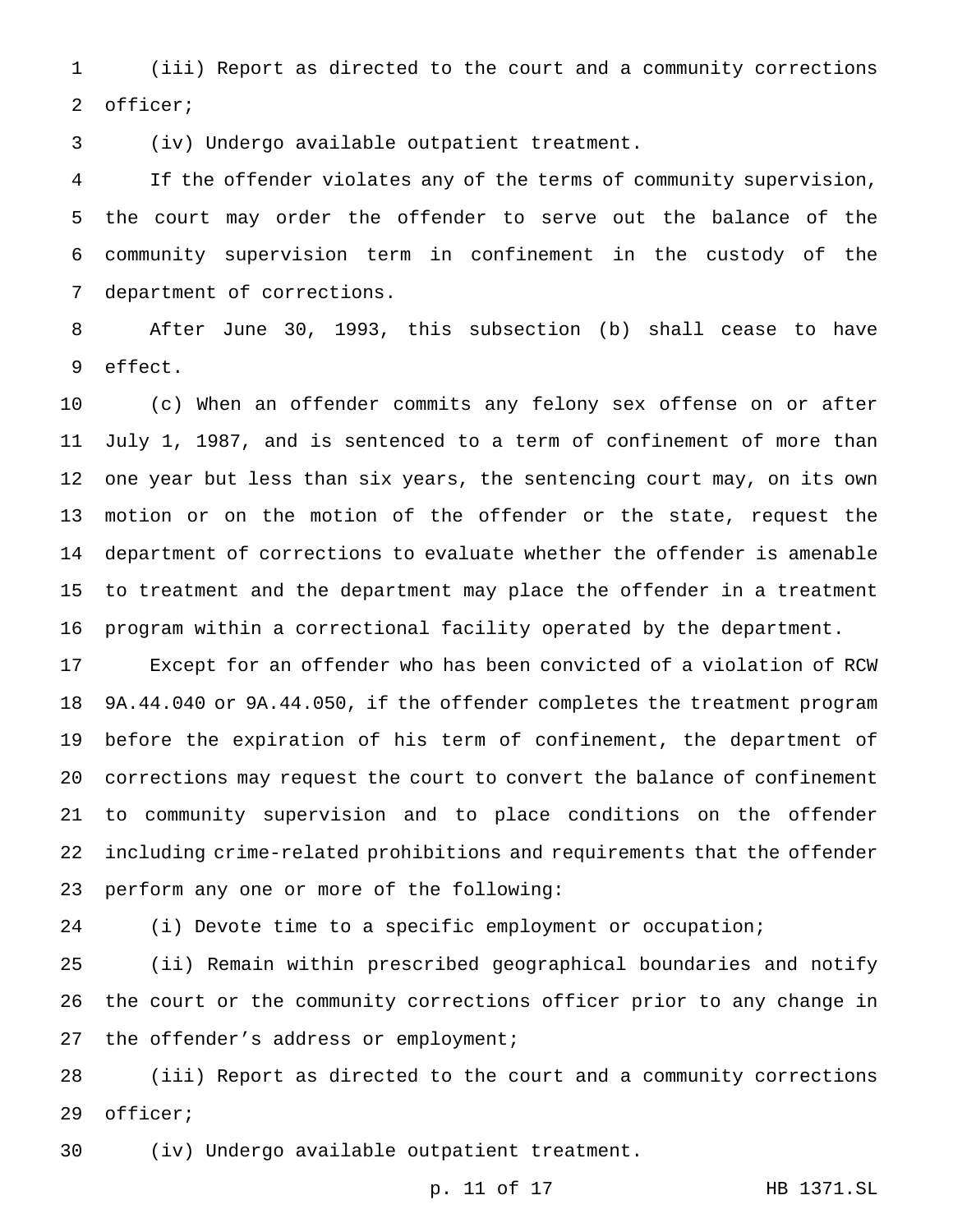If the offender violates any of the terms of his community supervision, the court may order the offender to serve out the balance of his community supervision term in confinement in the custody of the department of corrections.

 Nothing in (c) of this subsection shall confer eligibility for such programs for offenders convicted and sentenced for a sex offense committed prior to July 1, 1987. This subsection (c) does not apply to any crime committed after July 1, 1990.

 (d) Offenders convicted and sentenced for a sex offense committed prior to July 1, 1987, may, subject to available funds, request an evaluation by the department of corrections to determine whether they are amenable to treatment. If the offender is determined to be amenable to treatment, the offender may request placement in a treatment program within a correctional facility operated by the department. Placement in such treatment program is subject to available funds.

 (8)(a) When a court sentences a person to a term of total confinement to the custody of the department of corrections for an offense categorized as a sex offense or a serious violent offense committed after July 1, 1988, but before July 1, 1990, assault in the second degree, any crime against a person where it is determined in accordance with RCW 9.94A.125 that the defendant or an accomplice was armed with a deadly weapon at the time of commission, or any felony offense under chapter 69.50 or 69.52 RCW, committed on or after July 1, 1988, the court shall in addition to the other terms of the sentence, sentence the offender to a one-year term of community placement beginning either upon completion of the term of confinement or at such time as the offender is transferred to community custody in lieu of earned early release in accordance with RCW 9.94A.150 (1) and (2). When the court sentences an offender under this subsection to the HB 1371.SL p. 12 of 17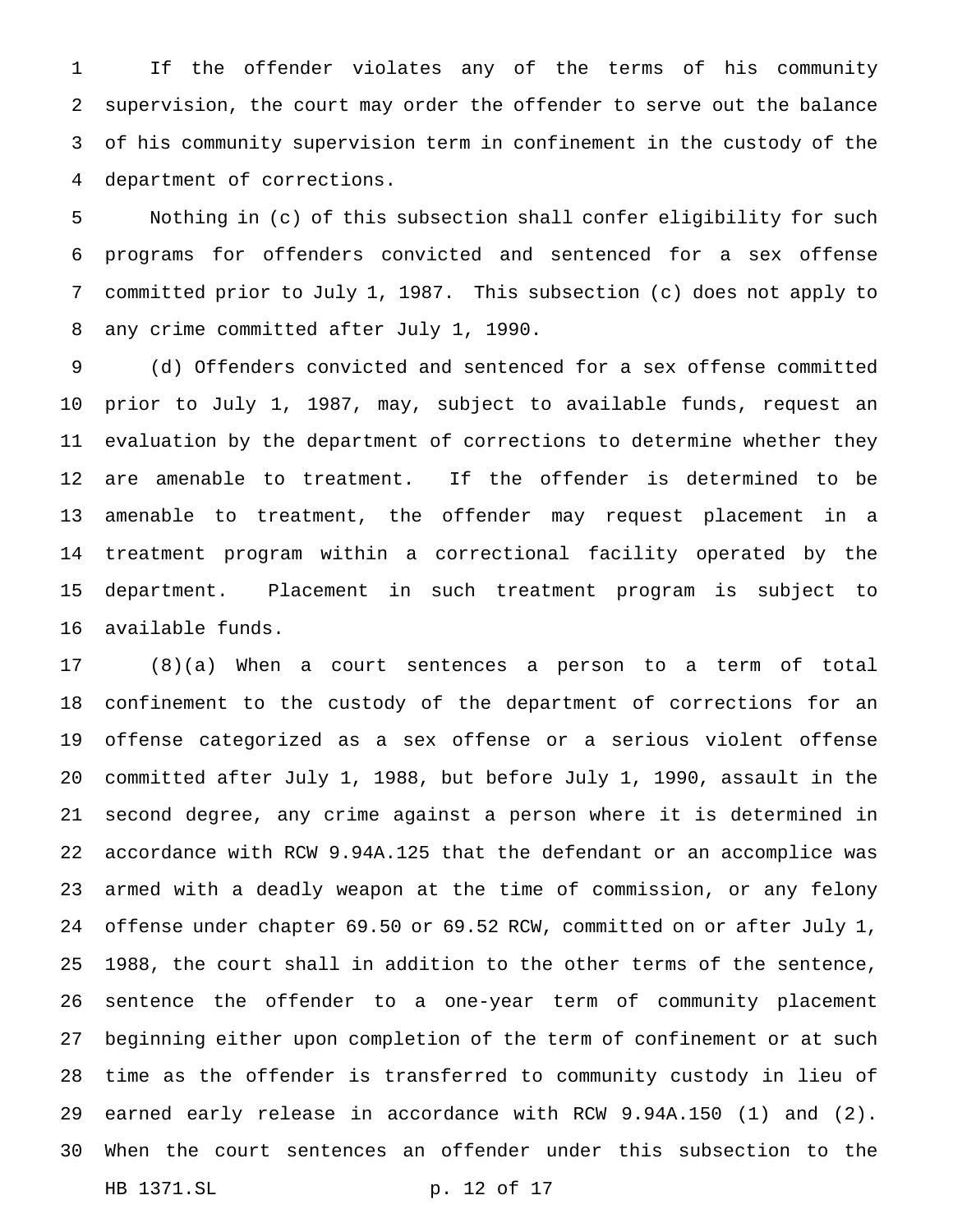statutory maximum period of confinement then the community placement portion of the sentence shall consist entirely of such community custody to which the offender may become eligible, in accordance with RCW 9.94A.150 (1) and (2). Any period of community custody actually served shall be credited against the community placement portion of the sentence.

 (b) When a court sentences a person to a term of total confinement to the custody of the department of corrections for an offense categorized as a sex offense or serious violent offense committed on or after July 1, 1990, the court shall in addition to other terms of the sentence, sentence the offender to community placement for two years or up to the period of earned early release awarded pursuant to RCW 9.94A.150 (1) and (2), whichever is longer. The community placement shall begin either upon completion of the term of confinement or at such time as the offender is transferred to community custody in lieu of earned early release in accordance with RCW 9.94A.150 (1) and (2). When the court sentences an offender under this subsection to the statutory maximum period of confinement then the community placement portion of the sentence shall consist entirely of the community custody to which the offender may become eligible, in accordance with RCW 9.94A.150 (1) and (2). Any period of community custody actually served shall be credited against the community placement portion of the sentence. Unless a condition is waived by the court, the terms of community placement for offenders sentenced pursuant to this section shall include the following conditions:

 (i) The offender shall report to and be available for contact with the assigned community corrections officer as directed;

 (ii) The offender shall work at department of corrections-approved education, employment, and/or community service;

```
p. 13 of 17 HB 1371.SL
```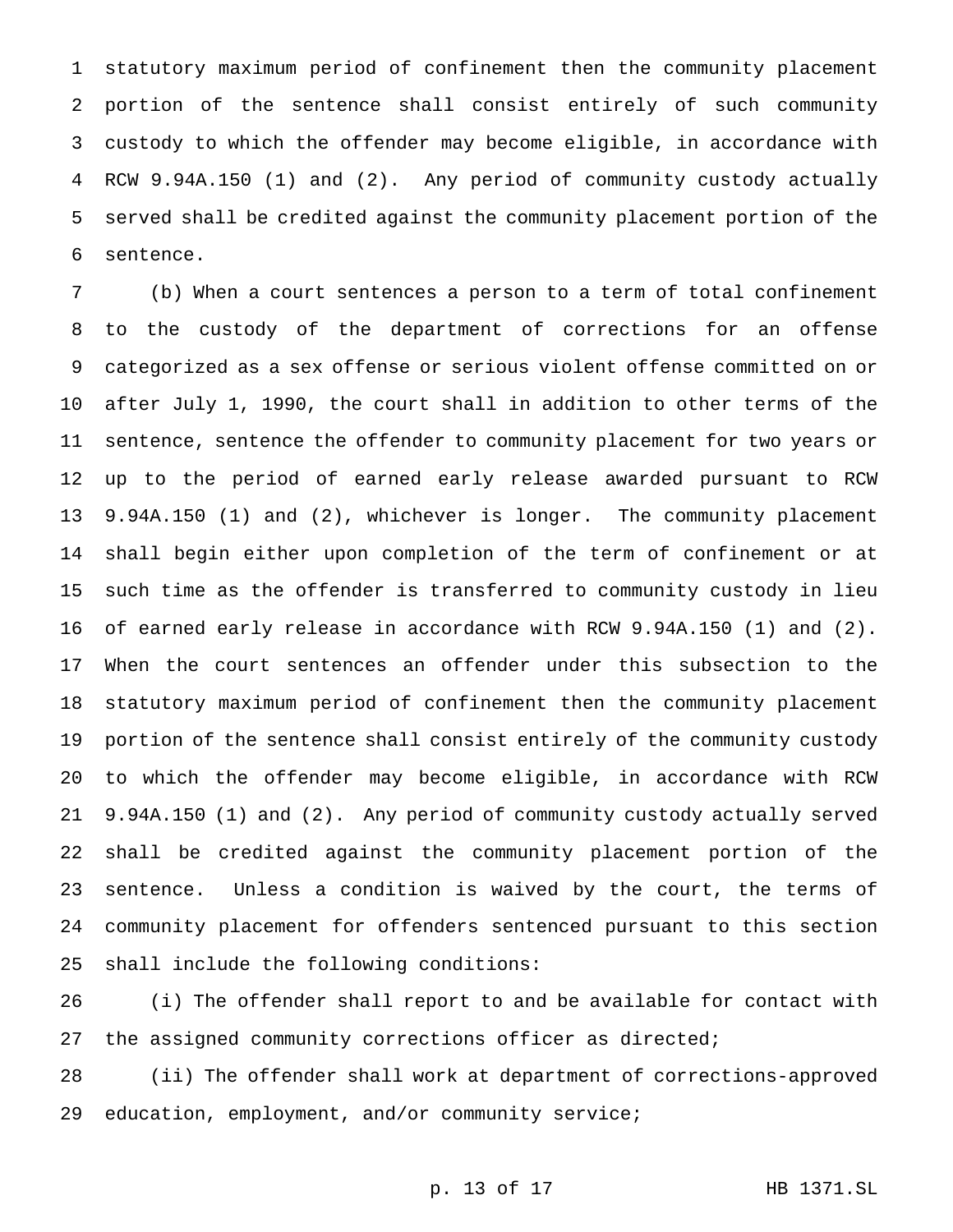(iii) The offender shall not consume controlled substances except pursuant to lawfully issued prescriptions;

 (iv) An offender in community custody shall not unlawfully possess controlled substances; and

 (v) The offender shall pay supervision fees as determined by the department of corrections.

 (c) The court may also order any of the following special conditions:

 (i) The offender shall remain within, or outside of, a specified geographical boundary;

 (ii) The offender shall not have direct or indirect contact with 12 the victim of the crime or a specified class of individuals;

 (iii) The offender shall participate in crime-related treatment or counseling services;

(iv) The offender shall not consume alcohol;

 (v) The residence location and living arrangements of a sex offender shall be subject to the prior approval of the department of corrections; or

 (vi) The offender shall comply with any crime-related prohibitions. (d) Prior to transfer to, or during, community placement, any conditions of community placement may be removed or modified so as not to be more restrictive by the sentencing court, upon recommendation of the department of corrections.

 (9) If the court imposes a sentence requiring confinement of thirty days or less, the court may, in its discretion, specify that the sentence be served on consecutive or intermittent days. A sentence requiring more than thirty days of confinement shall be served on consecutive days. Local jail administrators may schedule court-ordered intermittent sentences as space permits.

HB 1371.SL p. 14 of 17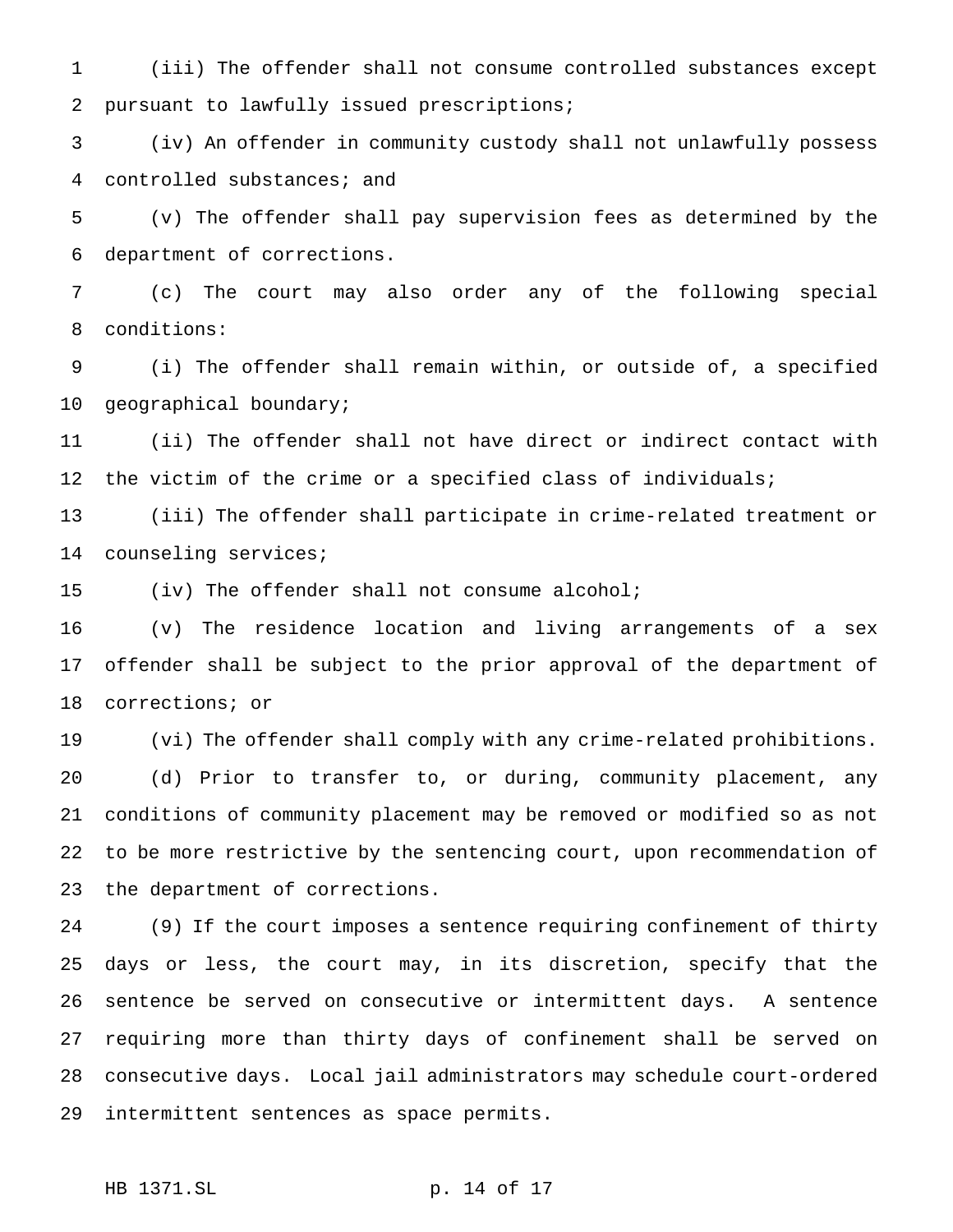(10) If a sentence imposed includes payment of a legal financial obligation, the sentence shall specify the total amount of the legal financial obligation owed, and shall require the offender to pay a specified monthly sum toward that legal financial obligation. Restitution to victims shall be paid prior to any other payments of monetary obligations. Any legal financial obligation that is imposed by the court may be collected by the department, which shall deliver the amount paid to the county clerk for credit. The offender's compliance with payment of legal financial obligations shall be supervised by the department. All monetary payments ordered shall be paid no later than ten years after the last date of release from confinement pursuant to a felony conviction or the date the sentence was entered. Independent of the department, the party or entity to whom the legal financial obligation is owed shall have the authority to utilize any other remedies available to the party or entity to collect the legal financial obligation. Nothing in this section makes the department, the state, or any of its employees, agents, or other persons acting on their behalf liable under any circumstances for the payment of these legal financial obligations. If an order includes restitution as one of the monetary assessments, the county clerk shall make disbursements to victims named in the order.

 (11) Except as provided under RCW 9.94A.140(1) and 9.94A.142(1), a court may not impose a sentence providing for a term of confinement or community supervision or community placement which exceeds the statutory maximum for the crime as provided in chapter 9A.20 RCW.

 (12) All offenders sentenced to terms involving community supervision, community service, community placement, or legal financial obligation shall be under the supervision of the secretary of the department of corrections or such person as the secretary may designate and shall follow explicitly the instructions of the secretary including

p. 15 of 17 HB 1371.SL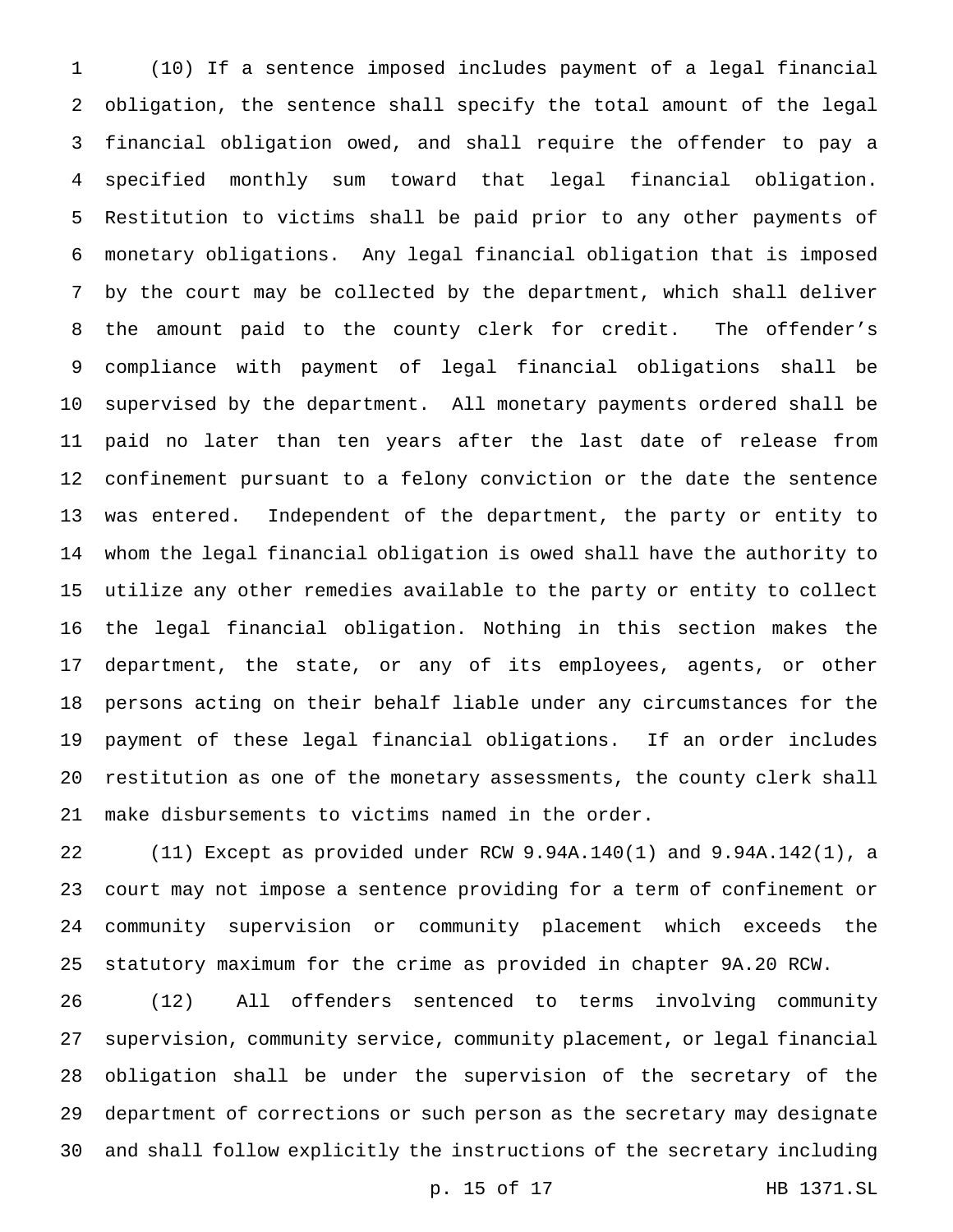reporting as directed to a community corrections officer, remaining 2 within prescribed geographical boundaries, ((and)) notifying the community corrections officer of any change in the offender's address 4 or employment, and paying the supervision fee assessment.

 (13) The sentencing court shall give the offender credit for all confinement time served before the sentencing if that confinement was solely in regard to the offense for which the offender is being sentenced.

 (14) A departure from the standards in RCW 9.94A.400 (1) and (2) governing whether sentences are to be served consecutively or concurrently is an exceptional sentence subject to the limitations in subsections (2) and (3) of this section, and may be appealed by the defendant or the state as set forth in RCW 9.94A.210 (2) through (6). (15) The court shall order restitution whenever the offender is convicted of a felony that results in injury to any person or damage to or loss of property, whether the offender is sentenced to confinement or placed under community supervision, unless extraordinary circumstances exist that make restitution inappropriate in the court's judgment. The court shall set forth the extraordinary circumstances in the record if it does not order restitution.

 (16) As a part of any sentence, the court may impose and enforce an order that relates directly to the circumstances of the crime for which the offender has been convicted, prohibiting the offender from having any contact with other specified individuals or a specific class of individuals for a period not to exceed the maximum allowable sentence for the crime, regardless of the expiration of the offender's term of community supervision or community placement.

 (17) In any sentence of partial confinement, the court may require the defendant to serve the partial confinement in work release or in a program of home detention.

HB 1371.SL p. 16 of 17